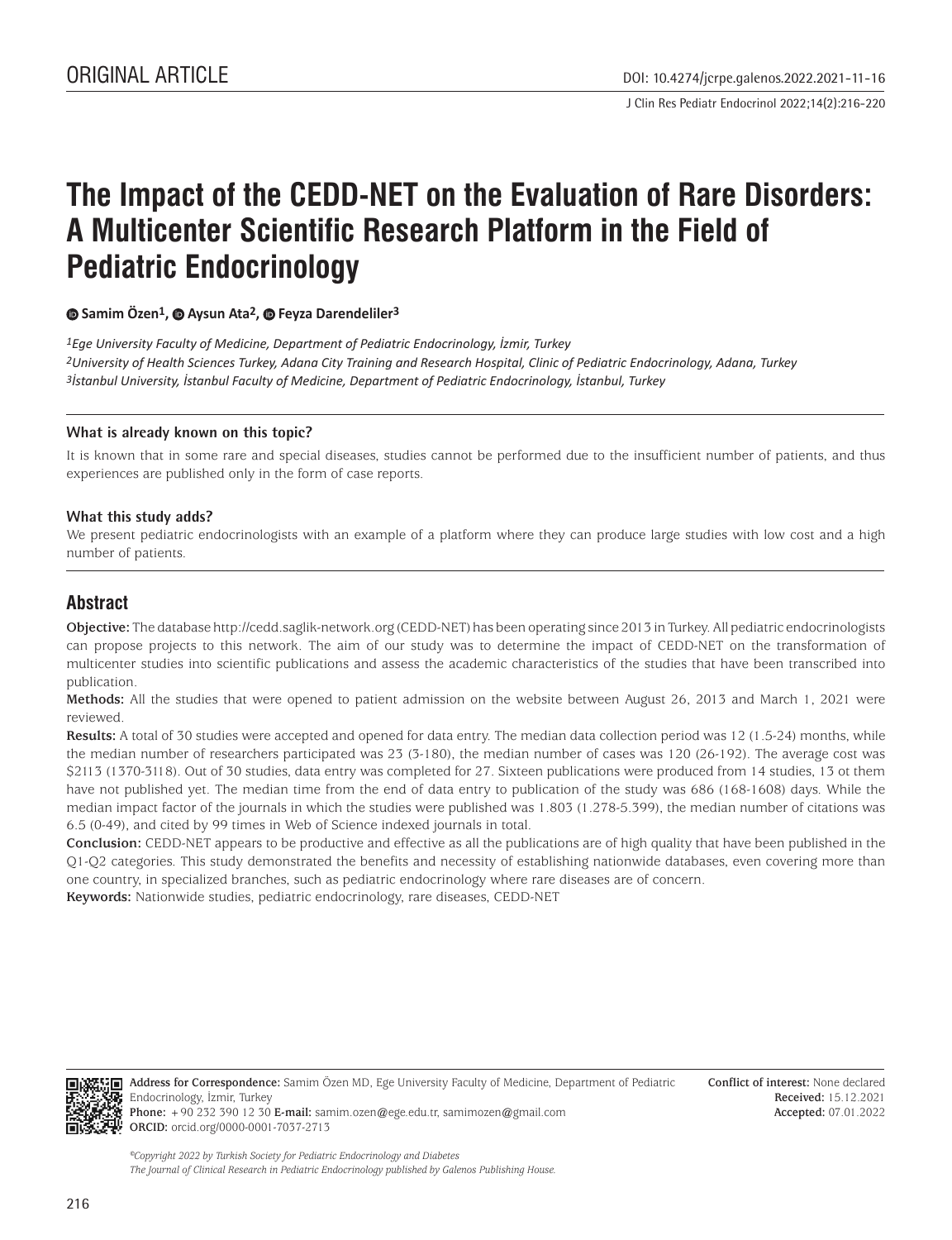# **Introduction**

Pediatric endocrinology is a specialized discipline that deals with common endocrine disorders, such as obesity and hypothyroidism, in addition to several rare disorders. Disorders of sex development, hypophosphatemic rickets, hypoparathyroidism, and childhood thyroid cancers are among these rare diseases. The rarity of these diseases makes it almost impossible to conduct new studies from a single center, highlighting the need for large multicenter studies.

The Pediatric Endocrinology and Diabetes Society (PEDS) in Turkey is an association with a total of 357 members; that includes only pediatric endocrinologists. Thanks to the activities of this association, the database http://cedd.sagliknetwork.org (CEDD-NET) was established and has been operating since 2013. All pediatric endocrinologists can propose projects to this network. The project is evaluated by the members of the advisory board, consisting of 15 members who are the chairs of various Working Groups, in terms of ethical compliance and scientific content. Appropriate studies are finalized for data entry by the must approve of at least 8 out of 15 members of the advisory board. Software engineers create the data set and announce the project to all pediatric endocrinology and diabetes centers in the country via email. Those who want to participate in the research project, log-in to the website and report their intent. Later, the application is evaluated by the CEDD-NET coordinator. Centers whose participation is approved are then included in the study. The aim of this network is to conduct high quality, multicenter studies in the field of pediatric endocrinology, to investigate approaches and treatment responses in rare diseases, and to shed light on treatment approaches and guide future studies for physicians.

The aim of our study was to determine the impact of CEDD-NET on the transformation of multicenter studies into scientific publications and assess the academic characteristics of the studies that have been transcribed into publication.

# **Methods**

In our study, all the studies that were opened to patient admission on the website http://cedd.saglik-network. org between August 26, 2013 and March 1, 2021 were reviewed. The number of participants in the studies, the number of cases, the number of parameters investigated, and the cost (at the dollar exchange rate on the date the study was opened for case recruitment) were documented. In the completed studies, the publication status of the study was investigated through Pubmed and Google Academic databases. The date of the publication, the impact factor of the published journal, the Q category, the number of citations by any publication, and by Web of Science journals were searched.

## **Statistical Analysis**

Categorical data were described using observed frequencies and percentages, and continuous variables were summarized by their medians and minimum maximum values in case of serious deviation from normality with Statistical Package for the Social Sciences (SPSS), version 21.0 (SPSS Inc., Chicago, IL, USA). A p value  $\lt 0.05$  was considered to be statistically significant.

## **Results**

A total of 30 studies were accepted and opened for data entry in the 7.5-year period from August 26, 2013, when the first study started, to March 1, 2021. While data entry was still ongoing in three of these studies, it had been closed in 27 studies and had been terminated. The median data collection period of the studies was 12 (1.5-24) months. While the median number of researchers who participated was 23 (3-180), the median number of cases was 120 (26- 192). The median number of investigated parameters was 154 (41-564). The average cost was \$2113 (1370-3118). Out of 30 studies, data entry was completed for 27. Sixteen publications were produced from 14 studies, 13 of them were not yet published. From the data of one study, three different publications were produced (Table 1). The median time from the end of data entry to publication of the study was 686 (168-1608) days. While the median impact factor of the journals in which the studies were published was 1.803 (1.278-5.399), the median number of citations was 6.5 (0-49), and the median number of citations by Web of Science journals was 4 (0-22).

# **Discussion**

The specialized field of endocrinology and metabolism is a field that deals with health problems, such as type 2 diabetes and obesity (1), which affects up to 30% of the population, as well as diseases with a frequency of <1/1000000 such as congenital lipodystrophy (2). Based on the bibliographic review of the studies conducted in the field of endocrinology and metabolism in the world, Turkey is in a good place (ranked  $16<sup>th</sup>$ ) among the countries producing the most publications (3). Thanks to the developments in the field of medicine, many new treatments are produced and the way for many new studies is paved.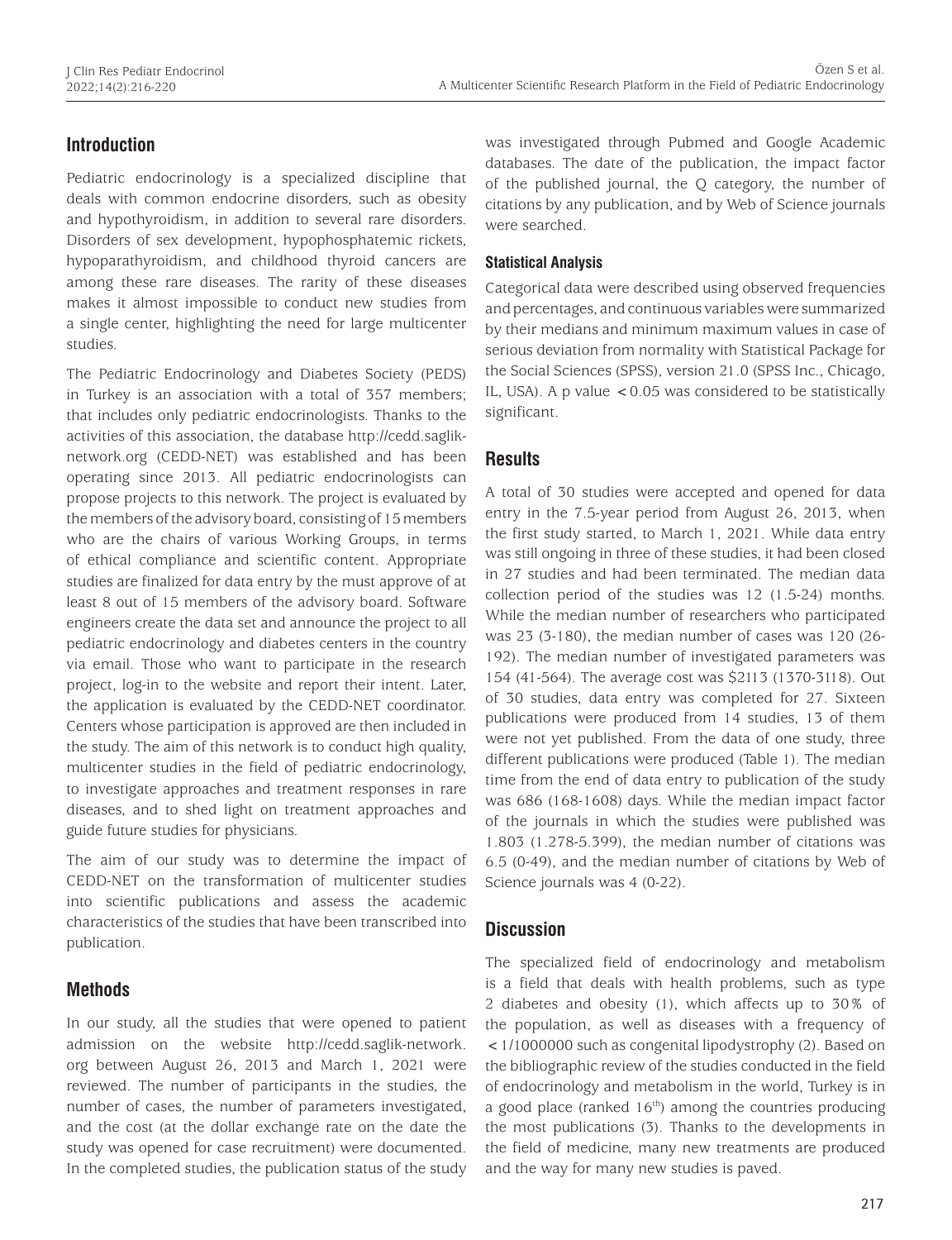| Table 1. Publication outputs and features of the studies conducted with the CEDD-NET system<br>Publication title                                                                                                        | Participating           | Researcher           | Case          | Parameter     | Journal                | Publication | Impact | Ò                             | Cost                  | Cite           | Citation                             |
|-------------------------------------------------------------------------------------------------------------------------------------------------------------------------------------------------------------------------|-------------------------|----------------------|---------------|---------------|------------------------|-------------|--------|-------------------------------|-----------------------|----------------|--------------------------------------|
|                                                                                                                                                                                                                         | center                  | $\widehat{\epsilon}$ | $\widehat{E}$ | $\widehat{E}$ |                        | year        | factor | category                      | (American<br>dollars) | $\widehat{E}$  | journals (n)<br>in web of<br>science |
| Treatment in Patients with Prader-Willi Syndrome*<br>1. Clinical Characteristics and Growth Hormone                                                                                                                     | $\tilde{c}$             | 15                   | 67            | 190           | <b>JCRPE</b>           | 2021        | 1.803  | $\frac{1}{2}$                 | 3005                  | $\circ$        | $\circ$                              |
| their clinical/laboratory features in Turkish Children*<br>2. Molecular Diagnosis of Monogenic Diabetes and                                                                                                             | 29                      | 36                   | 205           | $80\,$        | <b>JCRPE</b>           | 2021        | 1.803  | $\frac{2}{2}$                 | 2113                  | $\circ$        | $\circ$                              |
| Hyperplasia in Turkey: Outcomes of Extended Pilot<br>3. Neonatal Screening for Congenital Adrenal<br>Study in 241,083 Infants*                                                                                          | $\overline{17}$         | $\overline{0}$       | 66            | 426           | <b>JCRPE</b>           | 2020        | 1.803  | $\tilde{Q}$                   | 1637                  | LO.            | $\sim$                               |
| 4. Clinical Characteristics of 46, XX Males with<br>Congenital Adrenal Hyperplasia*                                                                                                                                     | $\circ$                 | $\supseteq$          | 26            | 145           | <b>JCRPE</b>           | 2020        | 1.803  | $\mathcal{O}$                 | 1370                  | $\circ$        | $\circ$                              |
| 5. Nationwide Turkish Cohort of Hypophosphatemic<br>rickets*                                                                                                                                                            | 75                      | 151                  | 155           | 120           | <b>JCRPE</b>           | 2020        | 1.803  | $\tilde{Q}$                   | 1882                  | $\sim$         | $\sim$                               |
| diabetes at onset: a multicentre, cross-sectional study<br>6. Characteristics of Turkish children with Type 2<br>E                                                                                                      | $\sqrt{4}$              | 46                   | 366           | 440           | Medicine<br>Diabetic   | 2019        | 3.083  | $\overline{O}$                | 2531                  | $\overline{ }$ |                                      |
| 7. Comparison of Treatment Regimens in Management<br>of Severe Hypercalcemia Due to Vitamin D Intoxication<br>in Children*                                                                                              | $\overline{\mathbf{C}}$ | 25                   | 88            | 538           | <b>JCRPE</b>           | 2019        | 1.803  | $\mathcal{O}$                 | 2737                  | 4              | $\sim$                               |
| Hyperprolactinemia in Children and Adolescents:<br>8. Clinical and Laboratory Characteristics of<br>National Survey*                                                                                                    | 52                      | $\overline{+}$       | 238           | 54            | <b>JCRPE</b>           | 2018        | 1.803  | $\frac{\partial}{\partial x}$ | 2457                  | 4              | $\sim$                               |
| malignancy risk, gender preference, and testosterone/<br>type 2 deficiency: a multicenter study from Turkey (8)<br>dihydrotestosterone ratio in steroid 5-alpha-reductase<br>9. Genotype-phenotype correlation, gonadal | 24                      | 25                   | 121           | 76            | J Endocrinol<br>Invest | 2019        | 4.256  | $\Im$                         | 1834                  | $\overline{ }$ | 7                                    |
| young patients with growth hormone deficiencies and<br>10. Response to growth hormone treatment in very<br>mini-puberty (9)                                                                                             | 20                      | $24\,$               | 69            | $\frac{1}{4}$ | JPEM                   | 2018        | 1.278  | $\Im$                         | 1834                  | $\circ$        | Ю                                    |
| nonclassical 21-hydroxylase deficiency and final height<br>11. Clinical, biochemical and genetic features with<br>(10)                                                                                                  | 23                      | 29                   | 266           | 384           | JPEM                   | 2017        | 1.278  | $\tilde{Q}$                   | 3118                  | $\supseteq$    | $\overline{ }$                       |
| 12. The Growth Characteristics of Patients with Noonan<br>Syndrome: Results of Three Years of Growth Hormone<br>Treatment: A Nationwide Multicenter Study (11)                                                          | $\overline{2}1$         | 23                   | 124           | 519           | <b>JCRPE</b>           | 2016        | 1.803  | $\Im$                         | 2282                  | Гņ             | $\infty$                             |
| 13. The Etiology and Clinical Features of Non-CAH<br>Gonadotropin-Independent Precocious Puberty: A<br>Multicenter Study*                                                                                               | 50                      | 53                   | 136           | 361           | JCEM                   | 2016        | 5.399  | $\overline{\bigcirc}$         | 2282                  | 22             | $\overline{c}$                       |
| B. Anthropometric findings from birth to adulthood and<br>14. ** A. Turner Syndrome and Associated Problems in<br>Turkish Children: A Multicenter Study*                                                                |                         |                      |               |               | JCRPE                  | 2015        | 1.803  | $\Im$                         |                       | 48             | 23                                   |
| their relation with karyotpye distribution in Turkish girls<br>with Turner syndrome*                                                                                                                                    | 36                      | 47                   | 848           | 127           | AJMG-PART              | 2016        | 2.125  | $\Im$                         | 1941                  | $\overline{1}$ | $\circ$                              |
| Syndrome: Results of the Turkish Turner Syndrome<br>C. Growth curves for Turkish Girls with Turner<br>Study Group*                                                                                                      |                         |                      |               |               | <b>JCRPE</b>           | 2015        | 1.803  | $\mathcal{Q}$                 |                       | 49             | 22                                   |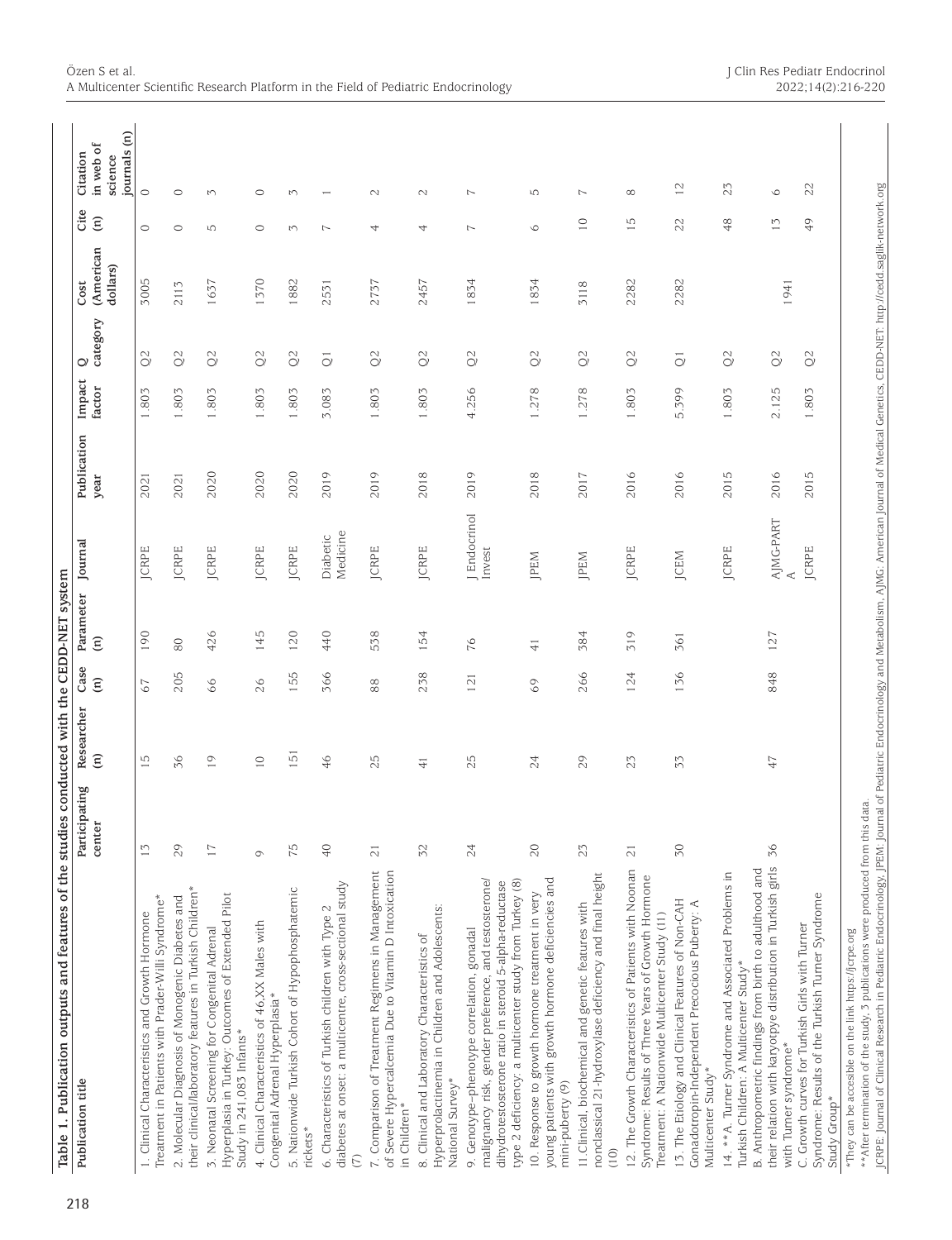When citations of publications are examined, among the sub-fields of pediatrics, pediatric endocrinology is the third most cited field (4). Some endocrine disorders in this field are rare and do not allow clinical research from a single center (5). Examples of these diseases are Prader-Willi syndrome, and 46 XX congenital adrenal hyperplasia reared as males. In addition, due to the insufficient number of cases followed by clinicians, their clinical experience is limited in these diseases (6). Through the data network established by PEDS, physicians both share their experiences with each other and get ideas about treatment approaches. When the publications of the PEDS are examined, the publication "Response to growth hormone treatment in very young patients with growth hormone deficiencies and mini-puberty" was reported as the largest series evaluating patients who were diagnosed with growth hormone deficiency and started treatment under the age of three years. Similarly, the publication "Genotype-phenotype correlation, gonadal malignancy risk, gender preference, and testosterone/dihydrotestosterone ratio in steroid 5-alpha-reductase type 2 deficiency: a multicenter study from Turkey", and "Clinical and laboratory characteristics of hyperprolactinemia in children and adolescents: national survey" are the studies with the largest patient series in their specific field. Likewise, the study "Comparison of treatment regimens in management of severe hypercalcemia due to vitamin D intoxication in children", which evaluated vitamin D intoxication, made a great contribution to the literature with the largest patient series in an area that is very difficult to study. All these papers can be accessible on the link https://jcrpe.org.

When the cost calculation of the studies was made, the highest amount was found to be \$3,118. Despite the fact that this amount was below the cost of many scientific research projects, publications of the high quality were produced. This suggests that studies with a data network can also be cost-effective.

One of the issues to be discussed is that only 51.8% of the studies have been published. The reasons that studies have not been published may include the low number of cases, insufficient data collection or difficulties experienced by corresponding authors to bring them to the publication stage. The fact that four publications have not been published, even though it has been more than 4 years since data entry was closed, reveals the necessity of reviewing researchers at the publication stage by the evaluation board.

#### **Study Limitations**

One of the limitations of the study is that the corresponding authors were not contacted individually. This would have allowed assessment of the negative and positive aspects of the data evaluation using the CEDD-NET system but we were unable to assess this. Furthermore, the problem of unpublished studies and if this was due to the data source, was also not investigated. The productivity and effectiveness of CEDD-NET would better have been assessed by canvassing the anonymous opinions of the researchers who provided data to the various studies.

# **Conclusion**

In conclusion, the CEDD-NET database is cost-effective and useful, as it creates a data network that can easily reach many physicians across the country. It is productive and effective, as all the publications are of Q1-Q2 quality to date and have been cited by 99 Web of Science indexed journals in total. This study shows the benefits and necessity of establishing nationwide databases, even extending to more than one country, in specialized branches of medicine, such as pediatric endocrinology, where rare diseases are of concern and good quality evidence is scarce.

## **Ethics**

**Ethics Committee Approval and Informed Consent:** Ethical approval and was not required for this research, as this study did not directly or indirectly involve human participants.

**Peer-review:** Externally peer-reviewed.

## **Authorship Contributions**

Surgical and Medical Practices: Feyza Darendeliler, Concept: Aysun Ata, Feyza Darendeliler, Design: Samim Özen, Feyza Darendeliler, Data Collection or Processing: Aysun Ata, Analysis or Interpretation: Samim Özen, Literature Search: Samim Özen, Feyza Darendeliler, Writing: Samim Özen, Aysun Ata.

**Financial Disclosure:** The authors declared that this study received no financial support.

# **References**

- 1. NCD Risk Factor Collaboration (NCD-RisC). Worldwide trends in body-mass index, underweight, overweight, and obesity from 1975 to 2016: a pooled analysis of 2416 population-based measurement studies in 128·9 million children, adolescents, and adults. Lancet 2017;390:2627-2642.
- 2. Garg A. Acquired and Inherited Lipodystrophies. N Engl J Med 2004;350:1220-1234.
- 3. Zhao X, Ye R, Zhao L, Lin Y, Huang W, He X, Lian F, Tong X. Worldwide research productivity in the field of endocrinology and metabolism--a bibliometric analysis. Endokrynol Pol 2015;66:434-442.